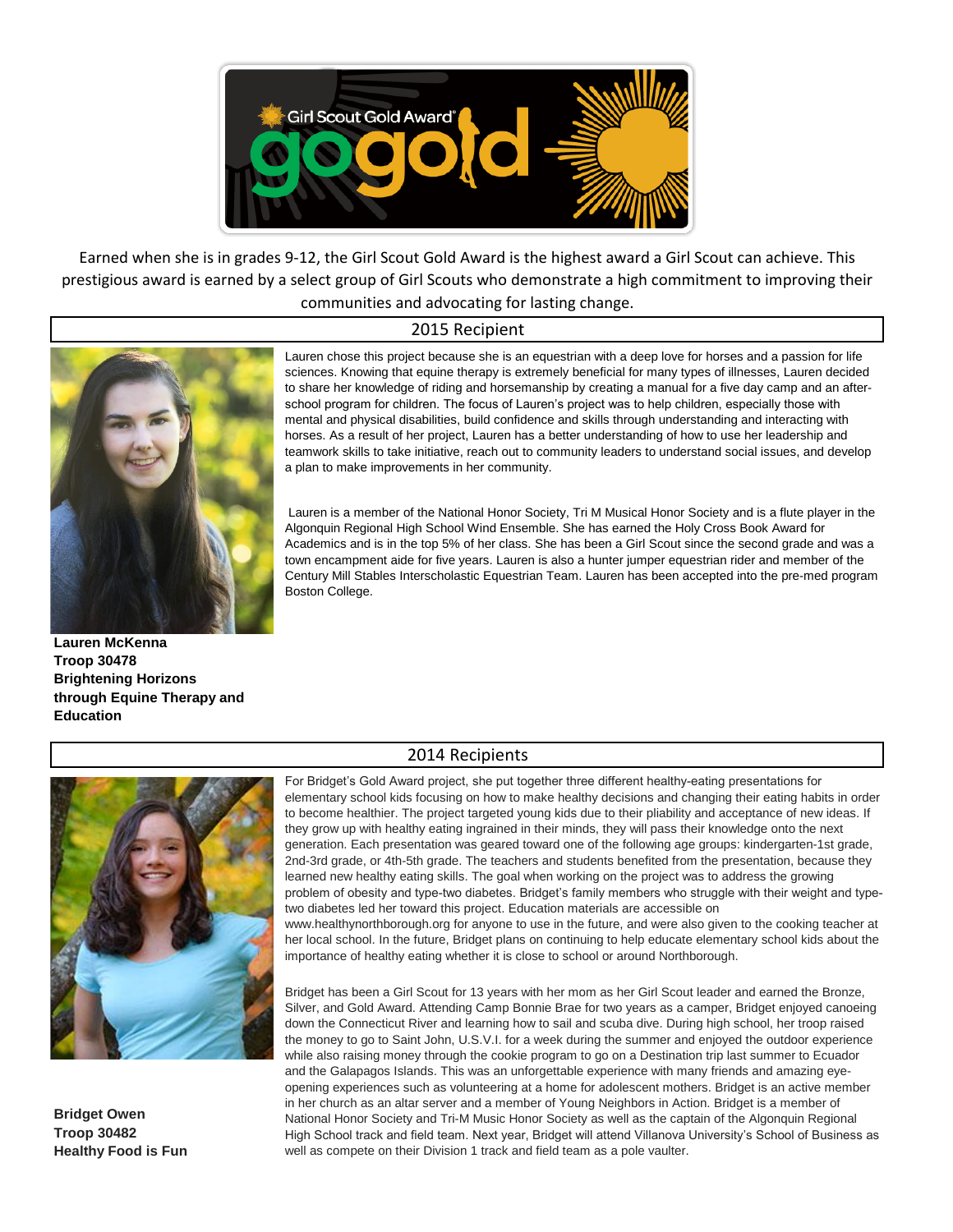

**Alyssa Pfannenstiel Troop 30482 Community Advocate**



**Ariel Thompson Troop 30482 Peaceful Prayers and Playful Pals**



Having suffered a severe concussion that had a huge impact on her life, Alyssa decided to focus on concussion awareness and support. She created a Facebook page called Conquering Your Concussion which seeks to provide information and support to athletes and their families about concussions. Along with the Facebook page she also created a blog sharing a personal struggle suffering with a concussion in hopes of connecting with others struggling in similar situations. Alyssa was able to speak to different groups including boys' and girls' high school sports teams, coaches of local town teams, parent committees for elementary schools and at the superintendent meeting of the Northborough/Southborough School district increasing awareness to athletes and families about the essential aspects of life that need to be addressed when dealing with a concussion. A great accomplishment was having reached over 150 "likes" on the Facebook page and over 380 views of the blog from 10 countries. Despite being done with her project, Alyssa continues to speak to various organizations about concussions and left behind an informative PowerPoint presentation for the high school's athletic department to show to future athletes. One of Alyssa's favorite moments was working with her peers and getting to share a side of her that most people never knew and hearing amazing stories from the people she has spoken with has taught her something rather than her teaching them.

A favorite memory from Alyssa's Girl Scout experience is running events for younger girls in the town including putting on the Annual Talent Show and an event for the 100th Anniversary of Girl Scouts. In school, Alyssa is in the National Honor Society and is heavily involved in community service through her church. A favorite service trip was Habitat for Humanity in Delaware and Camp Sunshine, a camp for children with terminal illnesses. Alyssa also works at a veterinary hospital and next year, will attend Simmons College in Boston where she'll major in Public Health on a Pre-Vet plan. Simmons College is an all-girls college and she is proud to say that Girl Scouts may have had some influence on showing her what it is like to interact and grow with strong and talented girls.

Ariel is heavily involved in her local parish and was motivated to choose a project in which she could give back to the parish community. Her Gold Award project addressed the lack of a safe and clean environment for young children to play in during Mass and after-school programs. The parish had a dirty, old and seemingly neglected playroom that needed improvements. After creating a new floor plan, soliciting donations and working to start a free Mass-time care program, a renovated bright, friendly, safe and clean playroom was created. The final renovation of the room consisted of a new area rug, new paint, bible quotes and doves painted on the walls, donated toys, donated craft supplies, coloring books, markers, etc., and a set of rules, regulations and other paperwork. Both the parents and children love the new play area. When the room first opened to the public, one little girl said that it was her favorite room in the whole church! The grand opening was held after Sunday Mass and helped to encourage teens who were looking for a fun way to volunteer an opportunity to do so. The project is not only beneficial, but also fun.

Since her freshman year in high school, Ariel is a dedicated member of her parish's Young Neighbors in Action program, volunteering in Worcester, Wilmington, DE, and as a camp counselor at Camp Sunshine in Maine. Ariel is currently the senior leader of the parish's youth group and was able to travel to Indianapolis for the National Catholic Youth Conference. In school, she is a four-time member of the Mock Trial Team, two-year captain, and participates in the National Honor Society and Tri-M Honor Society. Ariel has been a Girl Scout since first grade, which definitely sparked her love of serving others. Some all-time favorite memories of Girl Scouts are indoor rock climbing in Vermont, zip-lining in New Hampshire, camping at West Point and kayaking in Saint John, US Virgin Islands. Ariel's passion for helping others influenced her decision to study chemical engineering in the fall at Villanova University.

When Elizabeth discovered that our world has a real imbalance of access to nutritious food and food information, she knew it was time to take action. She believes everyone deserves a healthy and reliable source of food. Elizabeth learned that the Northborough Food Pantry had no easy, reliable way to communicate with the clients at the pantry. Volunteers found themselves repeating information and they weren't always sure that everyone got the information. Also, many parents came to the pantry with young children who had little to do. The entry to the pantry had some posters, but they were messy and made the pantry a less welcoming place. Elizabeth changed this by putting in a community bulletin board, whiteboard, new shelves and books for children, as well as helping the pantry with other needs. The books and news boards will continue to educate the clients and provide a welcoming atmosphere. In the future, Elizabeth wants to continue fighting the problems in our society that lead to hunger and resource imbalance in whatever way she can.